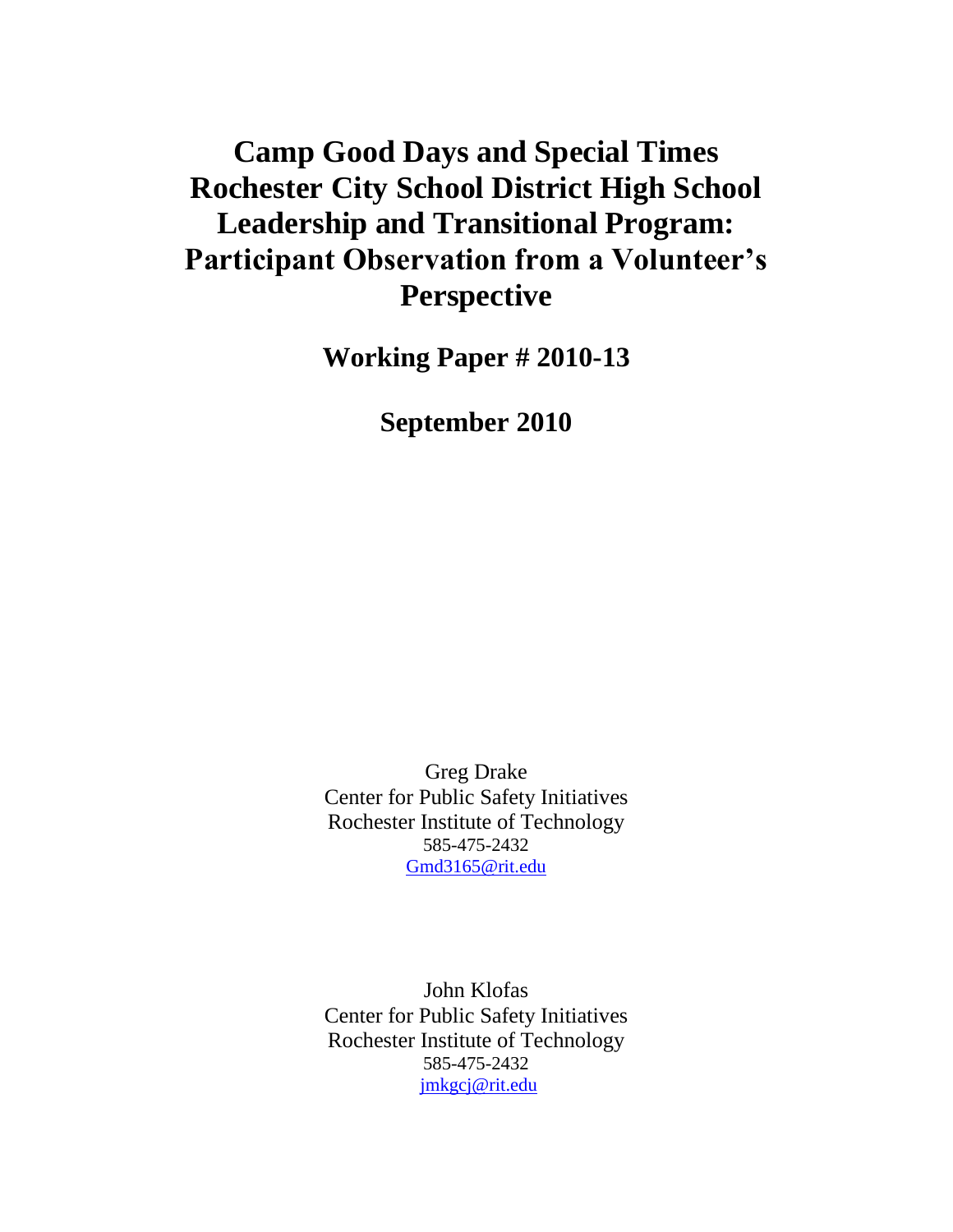# **Camp Good Days and Special Times Rochester City School District High School Leadership and Transitional Program: Participant Observation from a Volunteer's Perspective**

## *Introduction*

In August 2010, Camp Good Days and Special Times hosted the first Rochester City School District High School Leadership and Transitional Program, henceforth referred to as the RCSD Program. With mounting problems regarding rates of high school drop out, poor academic performance, rates of collegiate enrollment below the national average, and violence associated with high school youth, the RCSD Program was implemented to reach sixth graders at a vital and vulnerable time in their youth.

## *Best Practices & Previous Research*

A broad body of research indicates that transition into high school can have tremendous ill effects on students. Students often become uninterested in school, struggle to manage their time adequately between numerous curricular and extracurricular activities, attend classes less often, and feel an increased need for peer friendships (Barone, Aguirre-Deandreis, & Trickett, 1991; Wheelock, 1993; Reyes, Gillock, & Kobus, 1994; Hertzog, Morgan, Diamond, & Walker, 1996).

Haney (nd) argues that these problems are more prevalent among African-American students, particularly young boys. Furthermore, Haney states that the consequences for a failed transition into high school, failure to graduate from high school, are higher for young African-American boys as they are more likely to be incarcerated in the future.

Research indicates that students are more likely to succeed in high school when they are involved in a transition program (Haney, nd). Specific to high school transition programs, they are more likely to be successful if they are (1) extensive and multifaceted, (2) involve a summer program with information about the new school, and (3) provide wide social support for students (Mac Iver, 1990; Hertzog and Morgan, 1999; Mizelle, 1995).

#### *Methodology & Program Overview*

The RCSD Program was designed to capture two students from each of the forty Rochester City School District schools that teach seventh graders, but because of the logistical issues involved with planning any week long summer program, 39 students were able to attend the program. Specifically, 13 boy and 26 girls attended the program. The RCSD Program was designed to prepare students for the rigors of high school, develop their leadership and teamwork skills, encourage pro-social behavior, and then to cultivate their desire to participate in post-secondary education.

Consistent with best practices for high school transitional programs, the RCSD Program was developed to include a wide variety of transition items. The program began Monday, August 16 and ran until Thursday, August 19, involving a balance of teacher lead presentations, team building activities, guest lectures, and recreational activities. The students were also required to record and reflect upon their thoughts regarding the activities of the program in a personal journal provided to them.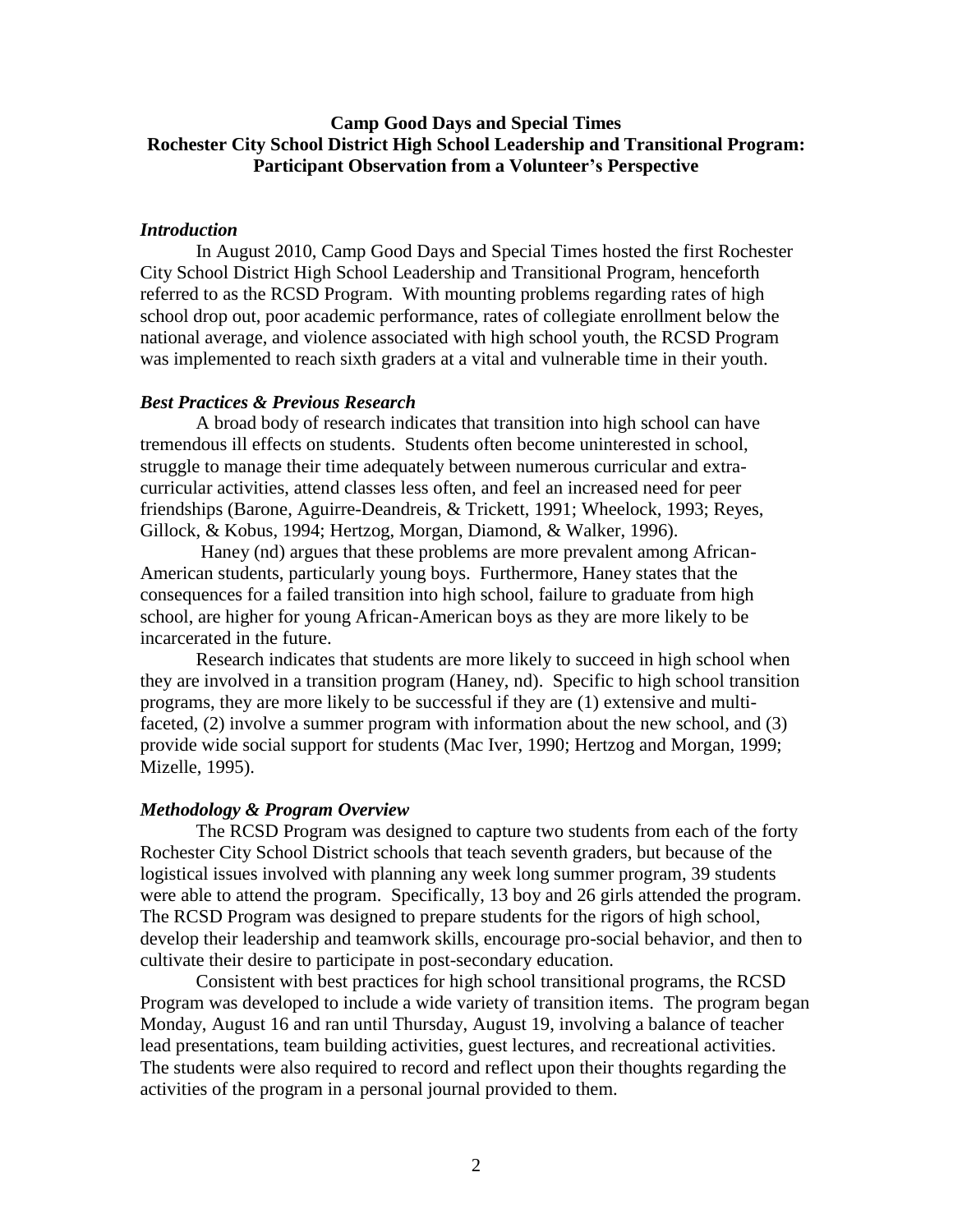The program coordinators consisted of five administrators and teachers from the Rochester City School District, all of which had extensive background working with urban youth and had grown up in an urban setting. Also involved were volunteer counselors from the Upstate New York Region and a group of fulltime and summertime staff that coordinate various programs at the Camp Good Days and Special Times Keuka Lake Facility.

Volunteers and program coordinators arrived at the camp Monday morning to meet and go over the program. Students arrived at noon and were separated into five groups, for both the purpose of administering the program and for sleeping arrangements. The girls were separated into three cabins, and the boys were separated into two. Each group/cabin was assigned a RCSD coordinator and a group of volunteers for program implementation and supervision.

Over the four day period of the program, all 39 students and their counselors partook in all meals, a handful of "all camp" activities (such as a pool party and campfire), and three guest speaker presentations. At all other times during the program, the students were broken into their individual cabins for activities and teacher presentations.

## *Participant Observation*

As a volunteer counselor for the program, my primary responsibilities were to supervise and interact with the students in the second boys' group, referred to as 'cabin two". However, due to an illness to the primary summer-staff person assigned to cabin two and my history and knowledge of the Keuka Lake Facility and the fulltime and summer-staff working there (I had worked there the previous two summers with many of the same staff), my responsibilities evolved into helping manage all of cabin two. This included making sure cabin two was on time for program events and meals, that the students were supervised at all times, and getting supplies for students who had forgotten them at home. While I was still able to participate in every activity engaged in by cabin two, these extra responsibilities detracted from my ability to adequately capture several dynamics of the program, specifically the interactions of the other four cabins in the program. Because of this, my observations are primarily of those seven male students in cabin two.

#### **Day 1**

An error in scheduling lead me to miss the first half of the Day 1. I arrived just in time to watch the program coordinators give a book bag filled with school supplies to the students, including a notebook which would serve as their journal for the week. The students were told that they were to use the journals to reflect upon the activities that they engaged in, specifically in regards to their transition into high school.

I was informed by the program coordinators and various summertime staff that earlier in the day, before my arrival, the students and volunteers had received identification cards, taken swim proficiency tests, and participated in various icebreaker games to become acquainted with each other. One activity that was described to me in detail asked students to create a collage of their lives. One student impressed upon the group when she displayed a picture of her parents, one Puerto Rican and the other African American, and discussed how she was proud of her diverse heritage.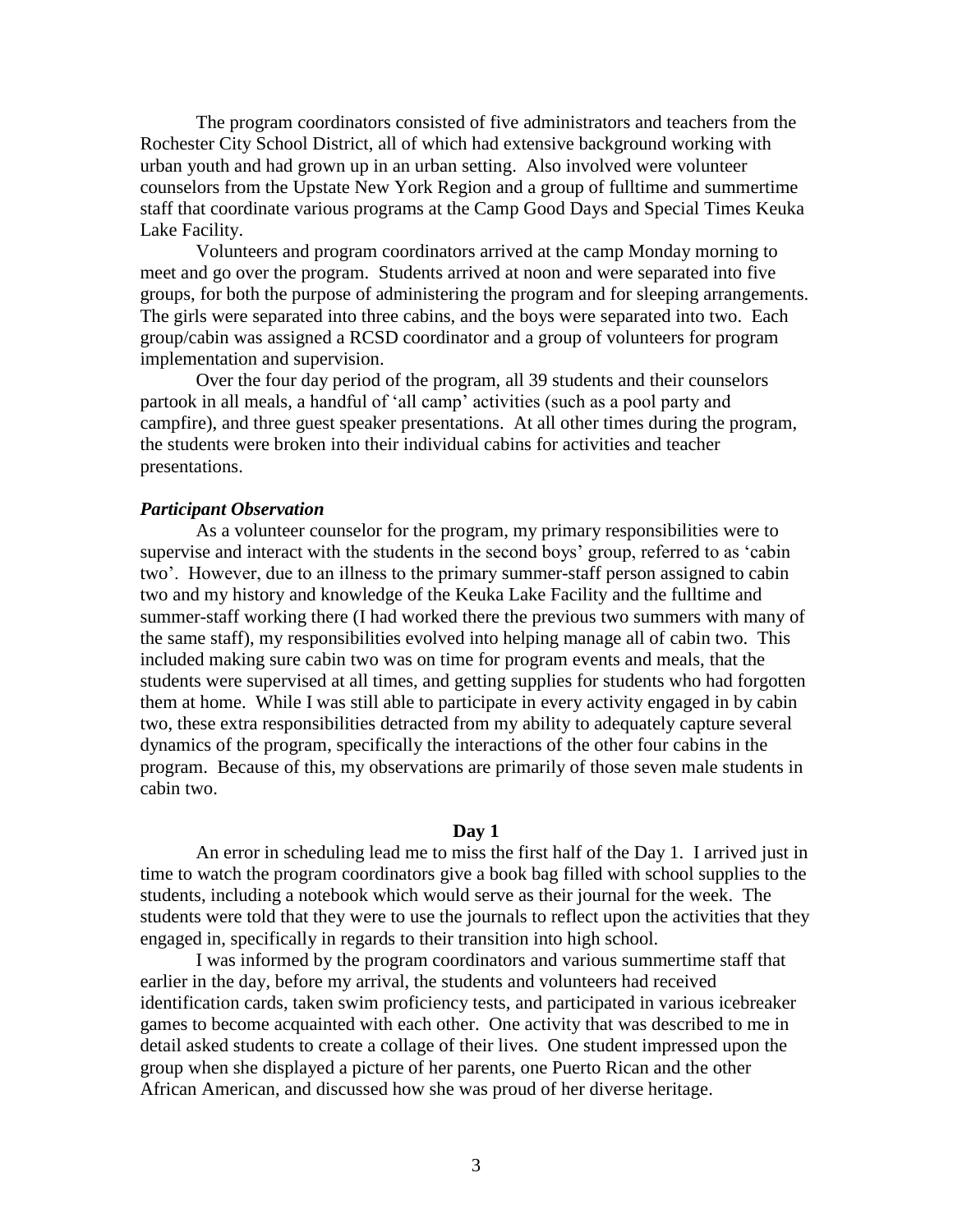Shortly after my arrival the camp shared a meal. Meals during the week most often engaged the five cabins in competitions to see who would eat first. The competition was often which cabin could be loudest when called upon. However, later in the week eating first became a sort of merit reward, given to cabins or the cabin of an individual student that showed extra effort during an activity previous in the day.

The first day finished with a campfire and "tuck-ins". The campfire established the first real recreational activity, designed to reward the students for their active participation in activities throughout the day. Group songs, skits, and guitar play highlighted the campfire. Afterwards, the students and counselors engaged in the Camp Good Days tradition of 'tuck-ins'. A tuck-in consist of the boys' and girls' cabins lining up opposite to each other and offering a hug, handshake, or a high-five to close out the formal day. Often times, as with this program, many youth are apprehensive to the notion of interacting with the opposite sex, but towards the end of the week some youth are caught applying perfumes and cologne prior to a tuck-in.

Where tuck-ins marked the formal end of each day, the students' participation in the program didn"t truly end until each of them fell asleep each night. Not being able to speak for the other four cabins, the boys in cabin two used the 30-45 minutes after tuckins to further acquaint themselves with each other, form an affinity toward their mutual belonging in cabin two, ascribing nicknames to one another, and discussing which girls the boys thought were cute.

#### **Day 2**

The second day of the program started bright and early at 6:45 when all but one of the boys in cabin two wished to participate in optional fishing and morning swim activities at the camp"s waterfront. Fishing is an activity that can test a person"s patience, particularly so with young people. I was impressed over the few days at camp never to hear a student outwardly complain about how slow the fishing was. This was a particularly unique event for the students as many of them had never fished before, let alone caught a fish. It was an enjoyable experience to be there with the students when they caught their first fish.

After breakfast the cabins broke down into a boys group and a girls group to play an egg tossing game. Beyond the recreational value, this activity was used to demonstrate teamwork and reliance on others with the students. In this activity a student and their partner stand across from each other and toss an egg back and forth. After a completed toss, on student takes a step back, increasing the distance of the throw. The real value in this activity is to understand that you *need* your partner. You need them to toss an accurate egg and to use soft hands to catch your throw. More importantly, just as you adjust to help your partner with their bad throw, you need your partner to adjust when you make a mistake. Groups that fight and blame each other for common mistakes typically struggle, making this activity a strong allegory for life in general. Just as I was impressed with the boys in cabin two with their patience during fishing, I was also impressed that they took responsibility for their miscues during the game, rarely blaming their partner.

Before lunch came a low-elements activity at the ropes course. This was again broken down into two groups, a boys group and a girls group. Again participating with the boys group, I was unable to observe the girls" groups in this activity.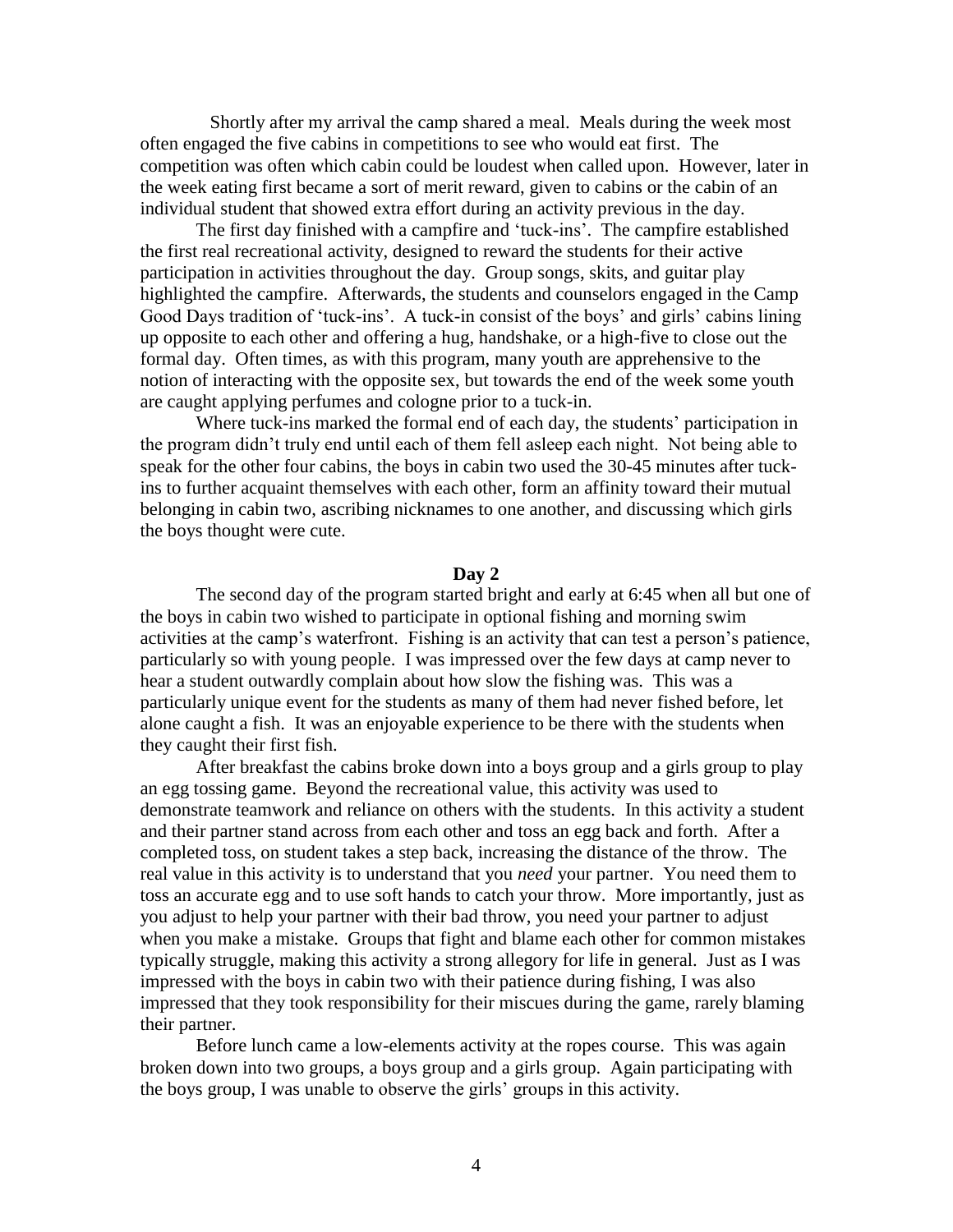The first of two low-elements activities for the day was called "the poison peanut butter pit'. Alliteration aside, this activity is designed to force the boys to communicate and work together, while teaching them to cope with the frustration resulting from other members of the group that refuse to work together. The premise of the activity is simple: The ground of the 'pit' is bad, so if touched that student has to start over. The objective is to get all of the students from the ground outside of the pit to a 3" by 4" platform in the middle of the pit by using a hanging rope. This activity is about finding the strengths and weaknesses of a group's members and then using them to your advantage. For example, as the activity started many of the athletic boys wanted to swing across first in what appeared to be a show of their masculinity to the other boys. After a few of the boys swung across, the group began to realize that they had left the less athletic boys across the way, without much of a chance to swing across without help. The second challenge the group found was that as the heavier boys swung across they would knock off people who had already crossed. The group then decided to place one of the heavier boys, a self-conscious individual whom the group originally seemed to view as a burden, in the back of the platform to act as a sort of foundation for the group. A rock designed to balance against the force of those swinging across the pit. Generally speaking, the boys struggled to communicate and work together in this activity. Even towards the end, some boys failed to assist other boys as they swung across.

The second activity was called the Port Hole. In this activity, a large tire was secured about 5 feet in the air so that a student could clime through the hole of the tire horizontally. The objective was for the boys to all travel from one side of the tire to the other. To begin, a similar dynamic to the Peanut Butter Pit emerged as the athletic boys attempted to clime through unassisted. As this activity was more strenuous then the last, only one individual made it through before the group stopped to strategize. Though imperfect in the role, one individual stepped up to fill the leadership void in the group. This student was the first person that I noticed asking the other boys to slow down and think about how to accomplish the goal. Unlike the Pit the boys finally seemed to accept that they might have to be helped through. The same heavy set individual who struggled with the Pit was apprehensive about attempting the Port Hole as well. With some coaxing he decided to be assisted through the tire, a personal victory for him as he was able to overcome his own self consciousness, at least for that moment.

The first guest speaker of the week was Elaine Spaul, director of The Center for Youth in Rochester, who spoke before lunch on the second day. Elaine generally talked about the work that the Center for Youth does, describing the resources available there. The message behind the presentation was two-fold: firstly, youth are not alone, and secondly, if youth believe in themselves they can do anything. Sitting with the boys from cabin two during the speaker, I was able to observe them during the presentation. It appeared as though the boys didn"t receive the talk with much seriousness. Some of the boys whispered, others put their head on the table or stared out into the lake. Few, if any, listened to the piece in its entirety.

After lunch the group again divided by gender. The boys group moved to the dining hall for a demonstration involving a bottle of coke and a jug of oil. This was one of, if not, the most powerful activities the boys participated in during their stay at camp. The boys were told that in high school, as in life, there are positive and negative influences. The coordinators took a bottle of coke and poured it into a glass on the table.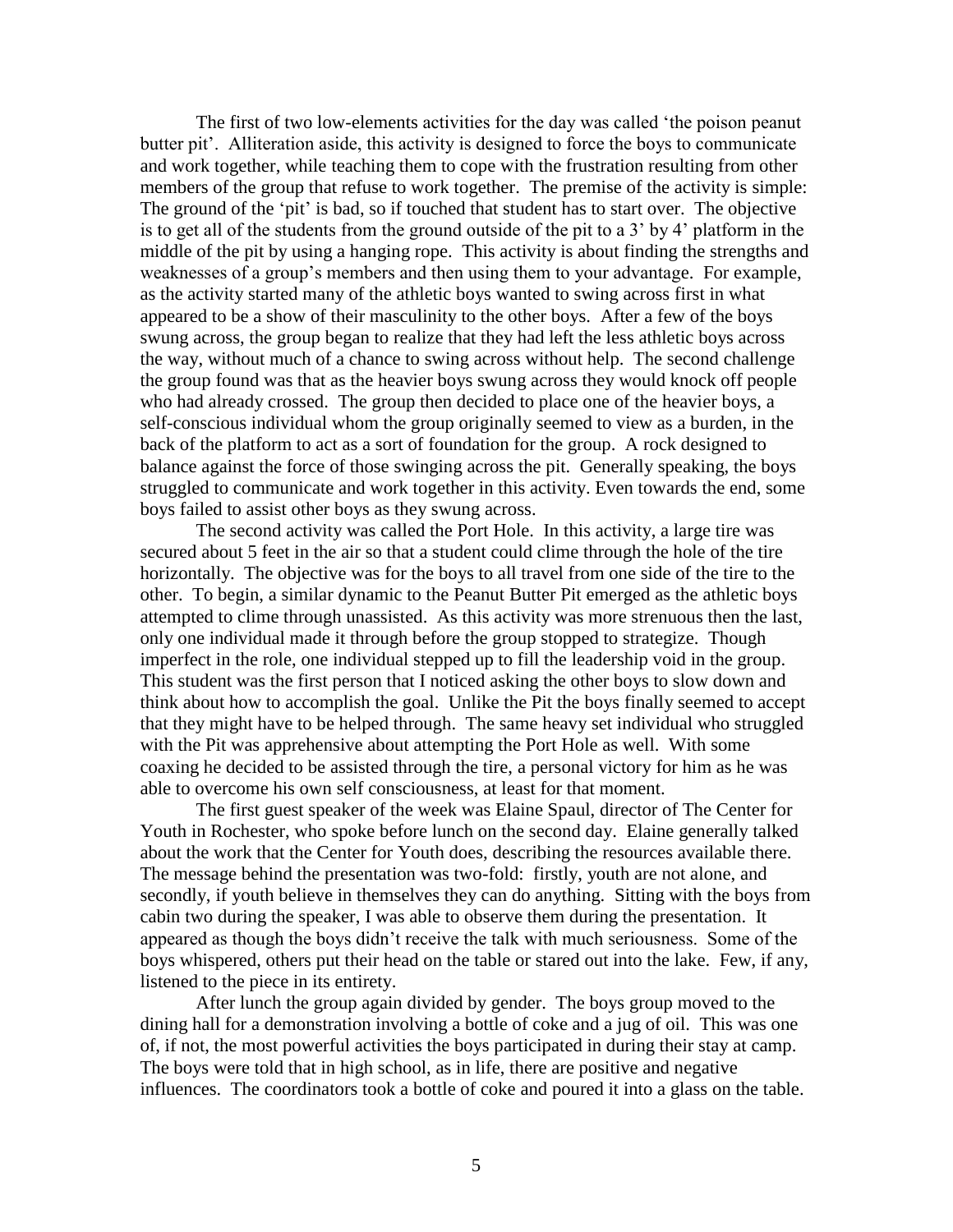This, they told the boys, represents the good within an individual. The coordinators then held up a jug of vegetable oil. They informed the boys that this represented all of the negative influences in life, "toxins" as they called it. One of the coordinators then described a story of his youth, where he was picked on for being overweight. He then poured a small amount of oil into the glass of coke and the boys watched it rise to the top. Another coordinator then discussed his youth and his friendship with his cousin. The coordinator stated that he wasn"t the perfect youth, but during his adolescence there was a fork in his life, a decision that he had to make. He stated that he took the path toward positive influences, away from a life of fear and violence. Finally he said that his cousin, whose path diverged from his own at that same fork, had been killed later in his youth. For one of the rare times during any presentation or activity, there was utter silence. He then raised the oil and poured it into the glass and said, "Toxins", as the boys watched it rise to the top.

The coordinators then described the importance of the oil, toxins that push down into the good in each of us, but are unable to fully permeate within us. The coordinators then requested that the boys share times when they had been exposed to negative influences. The boys described times when they were teased, picked on, and had lost family members. The boys were given the bottle of oil to pour into the glass, representing the negativity in their lives.

The coordinators explained that, though the toxins in their lives can at times feel overwhelming, they can be overcome. The boys were then asked to share times when they were told something positive. They responded with stories of influential teachers and grandparents, each time being given the bottle of coke to pour into the glass, slowly pushing the oil towards the lip of the glass. As the oil reached the top, one of the coordinators stopped the boys and told them the story of his youth. He described his youth as troubled, never being a great student and never really applying himself. Later in his youth he made a bad decision and disappointed his father. It was at this time that he saw his father cry for the first time, and it broke his heart. After the incident, the coordinator said that he made a secret promise to himself, that he would make his father cry again, but not for thoughts of "I raised you better than this." The coordinator said that he then enrolled in night classes and spent the next 12 years working through school. He told the boys that he saw his father cry again when he received his diploma. Finally, he took the coke bottle and poured in into the glass. The boys watched as the oil spilled over, out of the glass. In closing the boys were left with a quote from the coordinators, "we all make mistakes and have negativities in our lives; it's about being able to push out the toxins." Again the boys were silent, and remained so for a few moments until they were lead to the next activity.

After the coke and oil demonstration three of the cabins, two boys" and one of the girls" cabins, reconvened outside for two group activities. These were the only two team building activities that were structured to have boys and girls working together. The first of the activities involved a group of five students standing on a tablecloth. The goal was to flip the table cloth without touching ground. This activity, like many of the others, was designed to facilitate team cooperation and communication. Few of the groups that I was able to observe argued during this activity. Most of the groups worked together and fought through the challenges of the activity until its completion.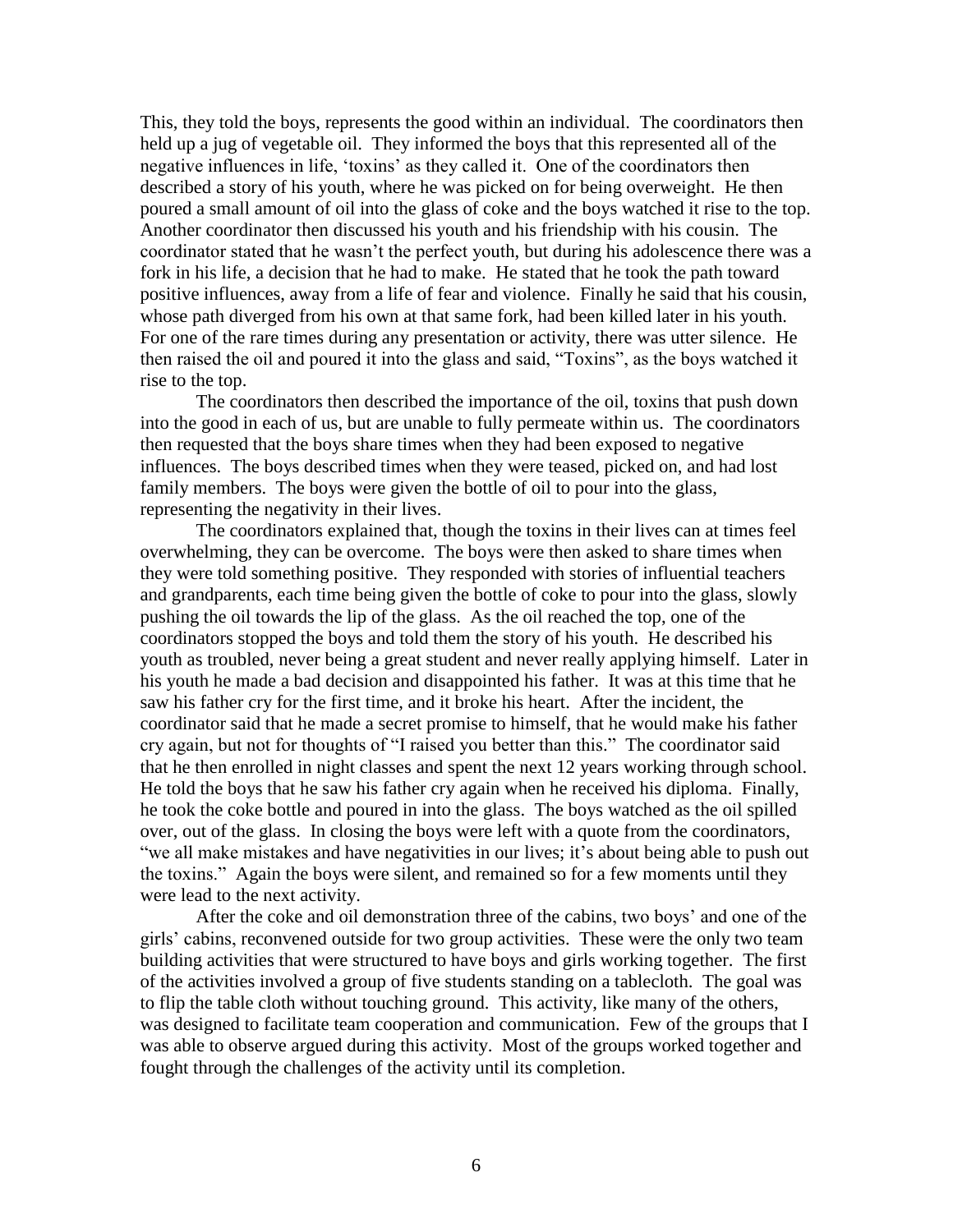The second activity pitted the boys and the girls against each other. The group was broken down into cabins and given six pieces of 2' by 3'carpet. The goal was for the entire cabin"s students to cross a field by stepping on each of the carpets. However, only two feet could be on a carpet at any particular time and, if no one was holding onto a carpet the group would lose that carpet. If a person fell off of any of the carpets the entire team would have to start over. Additionally, none of the group members would be able to verbally communicate with one another. This was one of the more interesting activities to watch. The boys' cabins, though instructed against it, treated the activity as though it were a race and rushed through it, seemingly leaving the girls" cabin behind. However, in a common day rendition of Aesop"s classic fable *The Tortoise and the Hare*, both of the boys' cabins had members fall off a carpet before the end, leaving the girls' cabin to finish in a distant first. This illustrates the extent to which the competitively natured boys groups rushed the activity. The moral of the activity was to slow down and focus on what each group member need to do to accomplish the overall goal. This is true in life as well. Some things don"t need to be accomplished with speed. Some things require focus and finesse.

The evening"s two night time activities were an all-camp pool party and a rock wall climbing activity, across the street from each other. These activities were put together for the shear purpose of recreation, rewarding the students for their participation during the day. As I took responsibility for keeping track of the seven boys in cabin two, I wasn"t able to observe much at the pool party of the rock climbing. General social interaction and flirting, as is commonplace is most camp good days pool parties, were the two pieces I was able to see. I can say with some certainty that there was no shortage of fun had.

After the pool party was the week"s second tuck-in and then bed time. One of the boys in cabin two, shortly before lights out when people had begun to settle down for the night, sat in his bunk and quietly said, "I hate living in the ghetto, I mean I love the ghetto, but…" There seamed to be an almost awkward silence as the other boys avoided the topic and then moved on to discuss girls they thought were cute. For me, this comment illustrates the conflict within many urban youth. The conflict between understand that a particular area is home, housing the culture and friendships that one loves and relates to, despite the existence of high rates of crime and violence and the presence of indicators of marginal quality of life compared to many other areas in the United States. In short, there exists a large contingent of youth in the City of Rochester who have a depth of understanding of what it is to *live*, from the most basic wholeness that is community to all of the pain and sorrow that is

#### **Day 3**

The third day was the last formal day of programming for the week because the following day the students only ate breakfast, cleaned up, said their goodbyes, and then left for Rochester. Like the previous day, the morning began with fishing and morning swimming. Breakfast followed and after that the groups were again broken down into a boys group and a girls group. The girls participated in a two-person skiing exercise, where pairs would attempt to walk across a field sharing a set of large skis. The boys groups played a game designed to facilitate communication and reliance on others. The game was a competition between cabin two and the boys from cabin one. Each cabin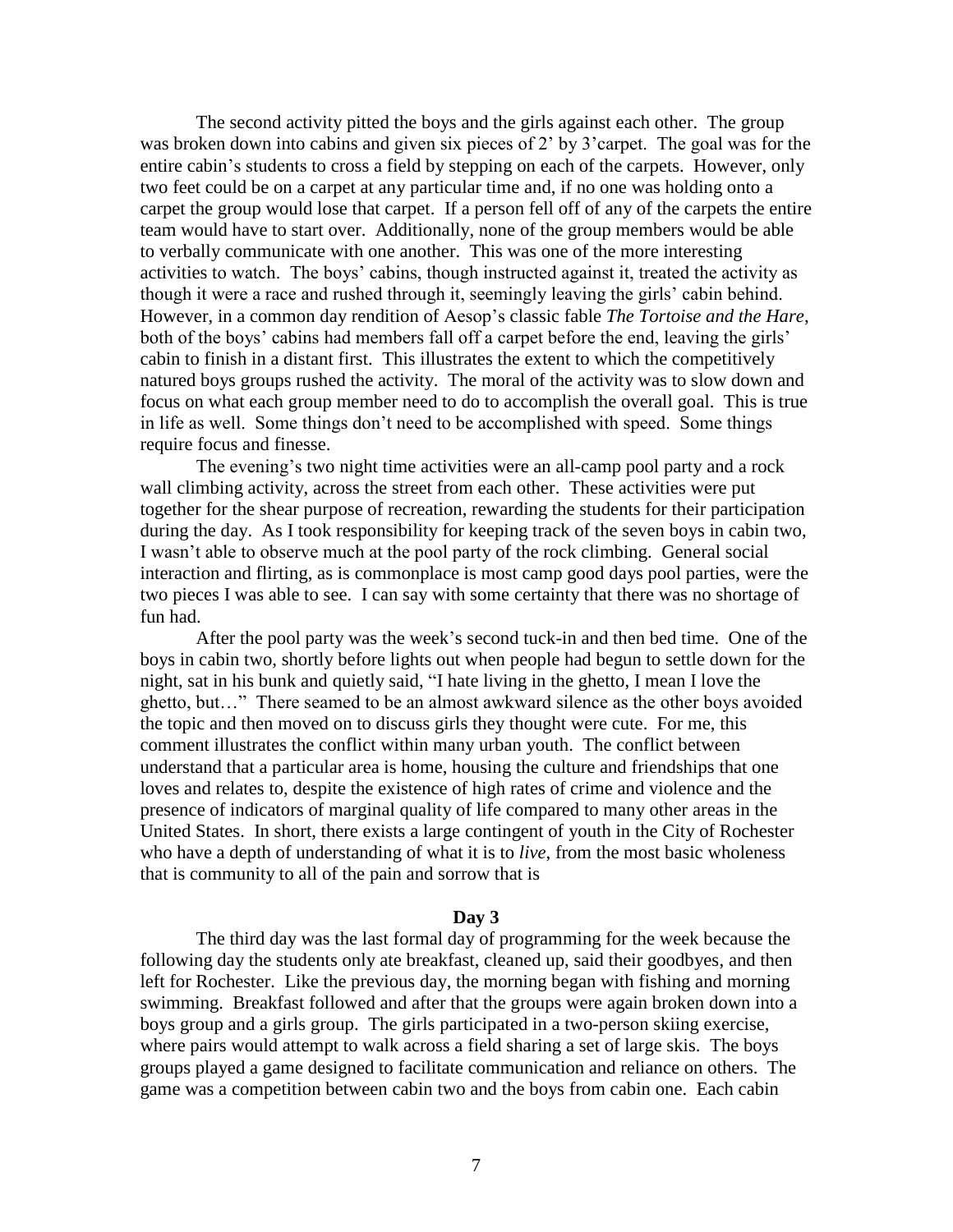would select a representative and then blindfold them. The goal was to for each team to guide their representative though a small field full of handballs, tell them where to pick up the balls and then where to throw them at the opposing team"s representative. The communication component is easily observed when the game starts and everyone from both teams shouts directions at the representative. For the student who often likes to be independent, this game can be a real test of their team work ability. Those representatives that succeeded at the game were the ones who could manage their group"s directions, create a simple set of agreed upon instructions, and trust that there team would guide them through.

The second guest speaker of the week, Monroe County District Attorney Mike Green, spoke to the students in the mid-morning. Mr. Green discussed the challenges he faced in his youth as he advanced through academics. Mr. Green also spoke about his own transition into high school and, though he faced adversity, how he was able to attend and graduate from college and law school, the latter with honors. However, many of the boys in cabin two seemed put-off by Mr. Green"s perceived law enforcement involvement and put their heads down during the talk. In talking with the boys after the presentation, the majority of them reported that they didn"t really listen to what Mr. Green had to say, presumably because of his law enforcement association.

The morning finished off with an optional high-ropes course activity. This was an activity were all of the students could choose to clime up into a ropes course and walk a catwalk, traverse an elevated rope net, or swing across hanging hooped ropes. The ropes course was supervised and operated by a certified belay team. Many of the children had never climbed a ropes course before and, as I was assisting the ropes team with managing the harnesses setup, I was able to observe many of the students as they climbed. Drawing from the memory of my own first climb, it can be an exhilarating and terrifying experience, especially for youth that are afraid of heights. However, overcoming those fears and finishing a clime can be one of the most empowering moments in a young person"s life.

At the same time as the high-ropes, those students who choose not to climb, or who had climbed already, where able to play basketball. These students were given the unique opportunity of playing HORSE with District Attorney Green who had stayed at camp to interact with the students for a few minutes. I felt that this mitigated a portion of the stigma of being associated with law enforcement some of the students directed toward Mr. Green. However, only a handful of students were able toe experience that.

The last guest speaker spoke to the students during lunch. James Sheppard, director of the Office of Public Integrity for the City of Rochester, discussed his transition into high school. Mr. Sheppard stated that he overcame the persistence of bullies during this transition to graduate high school, become a police officer, a Deputy Police Chief, and then the Director of the Office of Public Integrity. While the boys in cabin two seemed still to be put-off by Mr. Sheppard"s law enforcement past, the boys were more attentive than for previous presentations. Mr. Sheppard"s presentation style, randomly calling on the students to answer his rhetorical questions, also forced the boys to pay more attention than they otherwise would have.

The majority of the afternoon was taken up with a water-front recreational activity. The students were able to participate in boat rides, swimming, and a water trampoline. Before dinner the boys were taken to the dinning hall and directed to record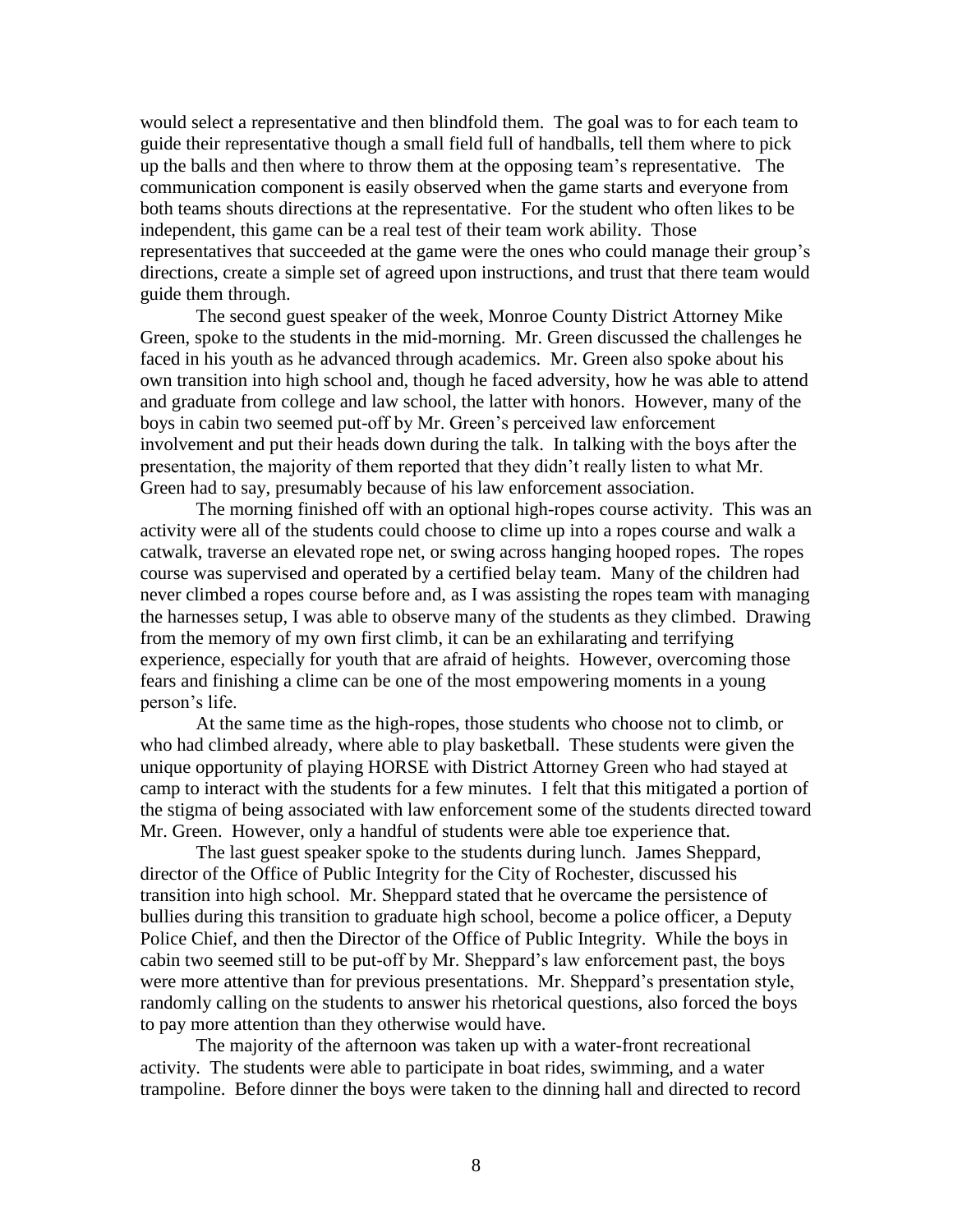their last journal entries and were less than pleased to do so. Generally speaking, the boys didn"t seem to find much value in reflecting on the activities they had participated in while at camp.

After dinner, the students were given the opportunity to put one of their counselors or coordinators into a dunk tank, much to the delight of the students. Upon finishing the dunk tank activity, the camp watched a "drive-in movie". The movie was shown in a large activity building on the property. This area was large enough for the students to bring pillows and blankets to lie down with as they watched the movie. The movie itself, Gifted Hands, portrayed the story of Benjamin Carson, an African American youth born into poverty and raised by his illiterate, caring mother. The movie follows his trials through life to become one of the best neurosurgeons in the world. Though an inspirational movie for the students to watch, the situation in which it was shown was not conducive to teaching the students. The combination of a night time movie after a long day of physical exertion and a pillow to lay one"s head on resulted in a large number of the students falling asleep during the showing.

#### **Day 4**

The fourth day of the program didn"t involve any group activities or games. The students simply cleaned and packed. Everyone was given the opportunity to sleep in as there was no fishing or swimming activities before breakfast. After breakfast the students helped the summer-staff clean up the cabins before their departure. The students said their goodbyes to various coordinators and counselors and, in a show of gratitude to their Camp Good Days hosts, presented gifts and thank you cards to Gary Mervis.

#### *Conclusions and Recommendations*

The Rochester City School District High School Leadership and Transitional Program seemed to be a benefit to the students involved in it. However, without tracking the progress of the students through high school it will be difficult to quantify the benefits. If nothing else the program helped expand, at least to some extent, the support networks of those children that created friendships with other students during the week. I was unable to directly see any of the students exchanging contact information though in other Camp Good Days youth programs I have experienced such exchanges. In addition to these exchanges, the annual Camp Good Days" Christmas party helps the youth keep in touch with each other and with the volunteers.

Student turn-out seemed to be an issue in the first application of this program, as less than half of the target number of students came to the program. In time that problem should correct itself in part, however, a mechanism designed to increase the turnout in the students ensures than the maximum number of students receive the program that the facility can adequately manage.

From the perspective that I carried through the week, it appeared that the students were able to build some level of leadership, teamwork, and communication skills. It is, however, difficult to say how long these developments will last without follow-up with the students. Some mechanism that allows for follow-up with the students several times throughout the year would prolong the affects of the program.

Outside of the coke vs. oil demonstration, few activities that the boys participated in were specific to the varying dynamics of the problems they may face while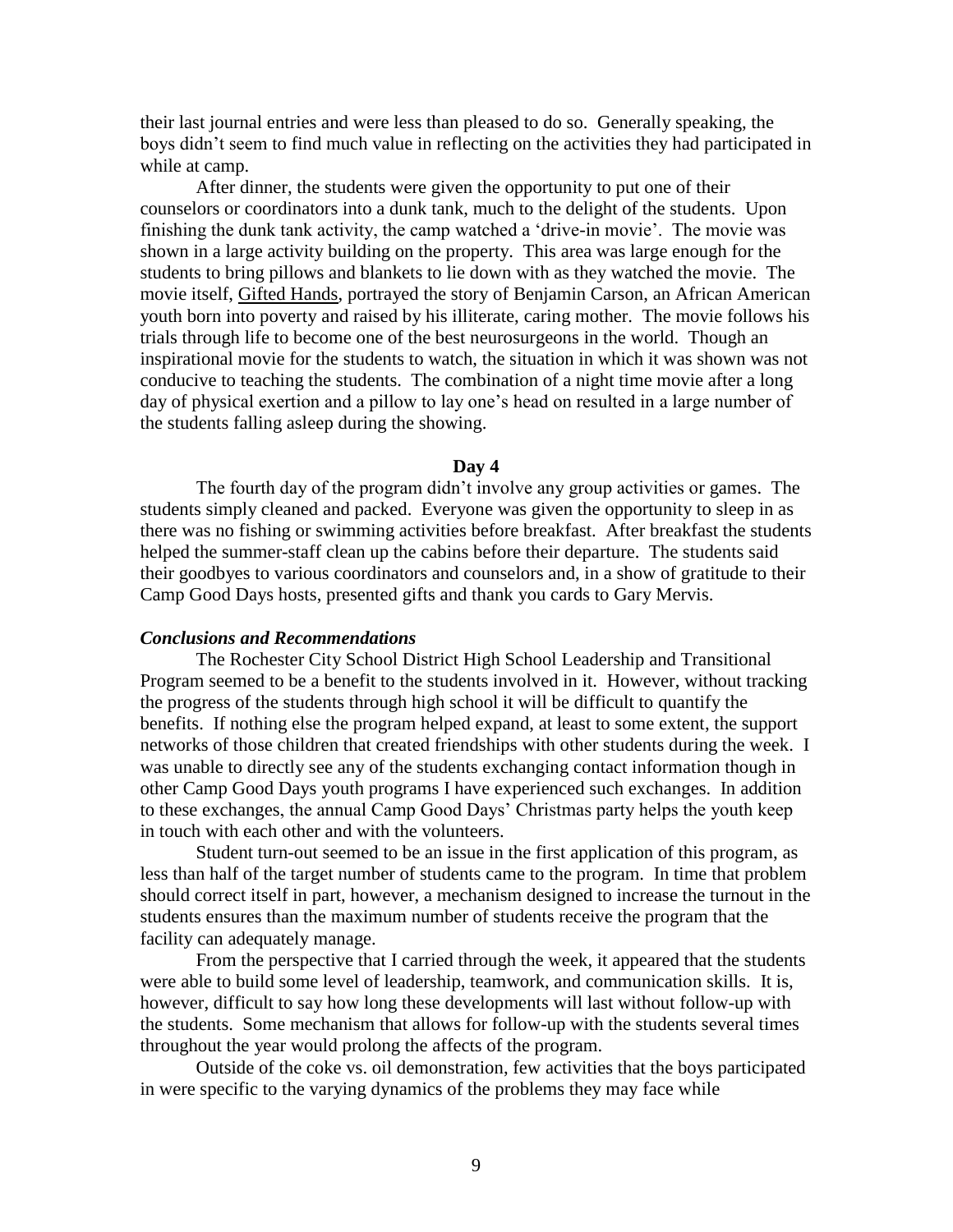transitioning into another school. For example, activities that focus on teaching the students about the power and affects of negative peer pressure, particularly from upperclassmen in a new school, would offer students real strategies for dealing with those issues. Additional activities with specific transition issues in mind would be a benefit to the program.

Specific to the second boys' cabin that I supervised, the speakers had trouble holding the attention of the students. This is in part because of the perceived law enforcement association two of the three speakers had, and in part because many of the students stated that they would have preferred to engage themselves in other activities during the speaker. It can be challenging for speakers to hold the attention of young people whom themselves do not feel that they relate to the speaker. Finding speakers that Rochester youth can relate to, perhaps by way of youth recommendations, would enhance the effect guest speakers had on the students.

In conclusion, additional transition programs in the future will be able to discover new team building and leadership development activities, transition activities, and speakers, while discovering which approaches have more significant affect on the students. Overall, the program has tremendous potential to help the transition of youth into high school.